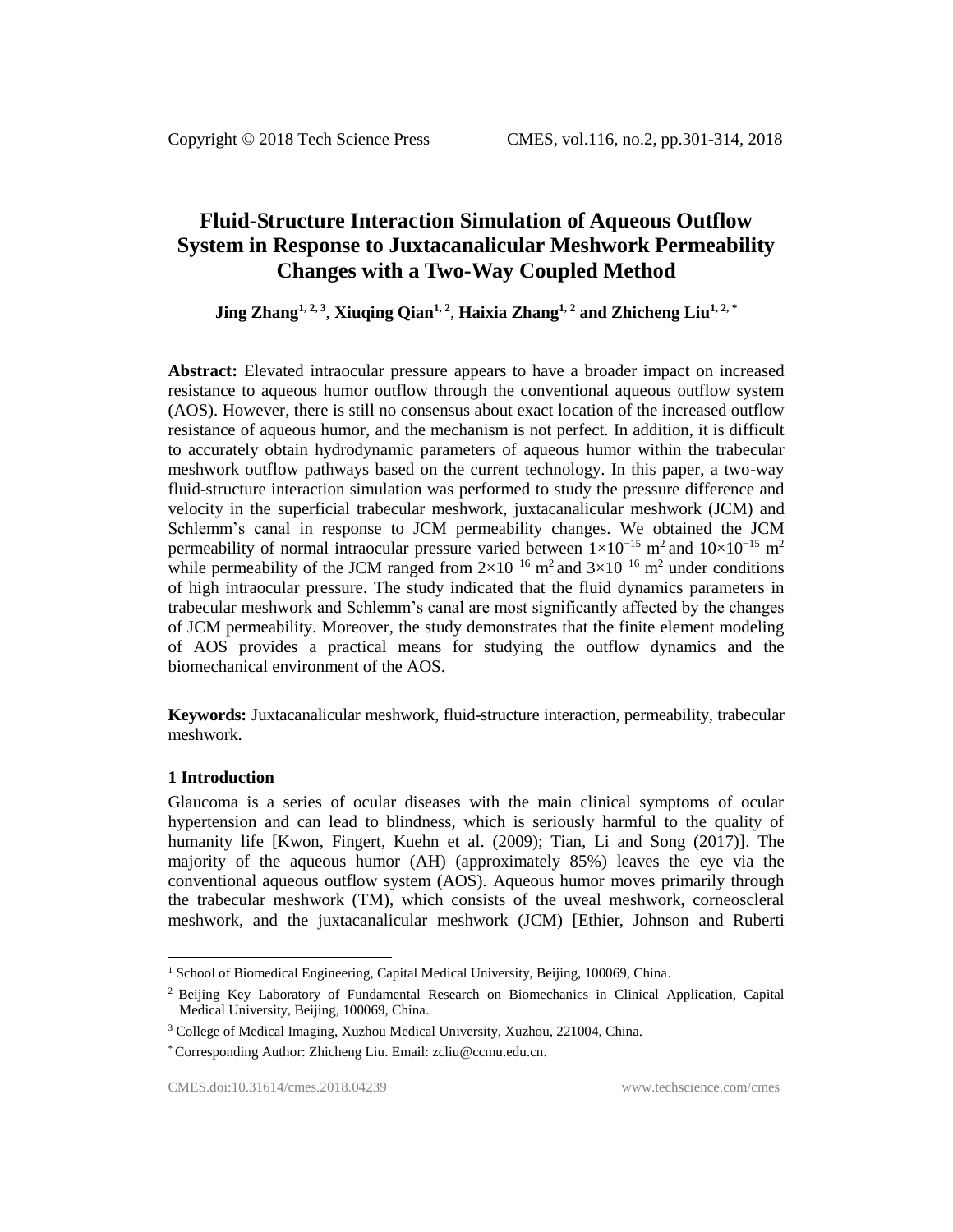(2004)], and then flows out Schlemm's canal (SC), enters into the collector channel (CC) and eventually enters into the aqueous vein. Drainage resistance in the AOS is of clinical significance due to the crucial roles it plays in adjusting intraocular pressure (IOP). Clinical evidence suggests that raised IOP is a function of elevated resistance to AH outflow through the AOS. It is postulated that the increase of outflow resistance is provided by the functional changes or structural abnormalities in TM, which leads to ocular hypertension associated with numerous cases of glaucoma [Barany (1954); Johnson (2006); Stamer and Acott (2012)]. Hence, a better understanding of the pathological changes of AH outflow through the AOS can provide valuable information for IOP-lowering treatments of glaucoma patients.

Mice and rats are often used in ophthalmology when investigating the ocular tissues because of their availability, price advantage, and similarities in AOS structures to humans [Chen, Yeh, Liu et al. (2008); Morrison, Fraunfelder, Milne et al. (1995); Reme, Urner and Aeberhard (1983)]. In the human eye, CC is about 22 μm and SC is about 120 μm. And the sizes of CC and SC are smaller in rat eye than in human eye [Hann, Bentley, Vercnocke et al. (2011); Irshad, Mayfield, Zurakowski et al. (2010)]. Therefore, the ability to visualize the structure of AOS at adequate resolution will be of great utility and value. In previous studies, we obtained the TM structures within the AOS in rabbit and rat eyes [Mei, Ren, Xu et al. (2015); Zhang, Ren, Mei et al. (2016)]. In this paper, 2D two-photon microscopy (TPM) images of the rat AOS viewed from the sagittal plane of eye are obtained. Until now, TPM has been considered the most effective tool for imaging the TM, which can acquire subcellular structures in situ without the need for tissue fixation and extrinsic dyes.

The anatomical architecture of AOS tissues is extremely complex and tiny, making experimental testing within the ocular tissues challenging. In this case, imaging and the application of mathematical modeling to compute the structure-function relationship and mechanics is an essential step forward [Liu and Tang (2010); Norman, Flanagan, Sigal et al. (2011); Tang, Yang, Geva et al. (2007); Zuo, Tang, Yang et al. (2015)]. Previous research described several numerical simulations to research the mechanism of AH flow in anterior chamber (AC) [Canning, Greaney, Dewynne et al. (2002); Heys and Barocas (2002); Johnson and Kamm (1983); Scott (1988)]. However, there is little research on the interaction law of the TM outflow pathways and aqueous humor, presumably due to the significant difficulty in obtaining or reconstructing the TM and SC.

In this paper, the 3D models of AOS, including superficial TM, JCM, SC, CC, cornea, iris and lens in the physiological state are obtained as a whole. Furthermore, our research reports, for the first time, 3D reconstruction of the aqueous outflow system was done for TPM-sliced images. And some hydrodynamic parameters of TM, JCM and SC are analyzed under different JCM permeability using a two-way fluid structure interaction (FSI) approach. These parameters provided in our research will be important for further investigation and determination of the primary factor that influenced on outflow resistance. And the work provides an efficient technical means and theoretical basis for the further design of aqueous drainage devices, trabeculectomy and the choice of the best position.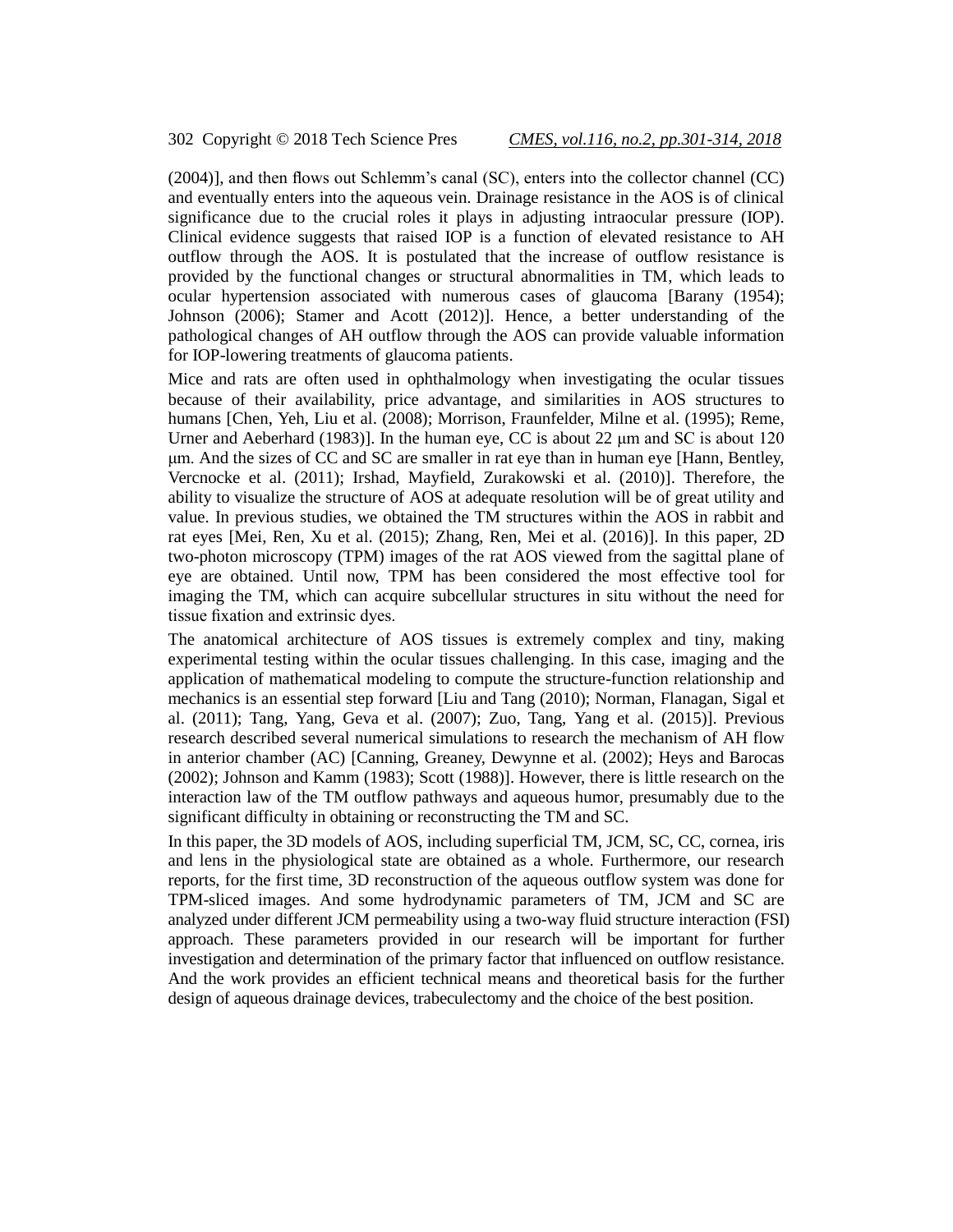# **2 Materials and methods**

#### *2.1 Tissue preparation*

Since the anatomy of the AOS in rats is similar to those of humans, the adult SD (Sprague-Dawley) rats were selected as the experimental animal provided by the animal department of Capital medical University (IACUC: AEEI-2013-x-123). The eyes (a total of 6 eyeballs) were immediately enucleated after euthanasia and immersed in phosphate buffered saline (PBS;  $0.2 \text{ g L}^{-1}$  potassium phosphate monobasic, 8 g L-1 sodium chloride, 2.16 g  $L^{-1}$  sodium phosphate dibasic heptahydrate, pH 7.4) for imaging. The study was approved and monitored by the Institutional Animal Care and Use Committee of the Capital Medical University of Beijing. All experiments were performed in accordance with ethical requirements for Use of Animals.

# *2.2 Two-photon microscopy imaging*

Image capturing was performed using a TPM system at the Research Lab for Biomedical Optics and Molecular Imaging (SIAT, CAS, CHN) [Li, Zheng and Qu (2009); Zheng, Wu, Winter et al. (2017)]. The excitation laser source was provided using a tunable modelocked Ti: Sapphire laser (Coherent Inc., Santa Clara, CA, USA) emitting a train of approximately 140 fs width pulses at a repetition rate of 80 MHz. The excitation beam (Ti: Sapphire laser) was focused on the sample, and the backscattered signal was collected using by a 20×/1.00 NA water-immersion objective (Olympus Inc.). To eliminate the residual excitation laser, the emitted signal first passed through an FF01-680/SP-25 filter (semrock Inc.), and subsequently, SHG signals were detected using an HQ450/40× (Chroma Inc.) filter. The signal was captured using a photomultiplier tube (PMT) (H742-50, Hamamatsu Photonics Co.). Finally, the z-stack images were gathered and processed using a customdesigned Labview program. And the system was a functional method of that described previously [Mei, Ren, Xu et al. (2015); Zhang, Ren, Mei et al. (2016)]. Fig. 1 provides a schematic diagram showing the image region in rat eye.



**Figure 1:** Schematic diagram of the eye and the image system. The laser vertically exposed the surface of the sagittal plane of eye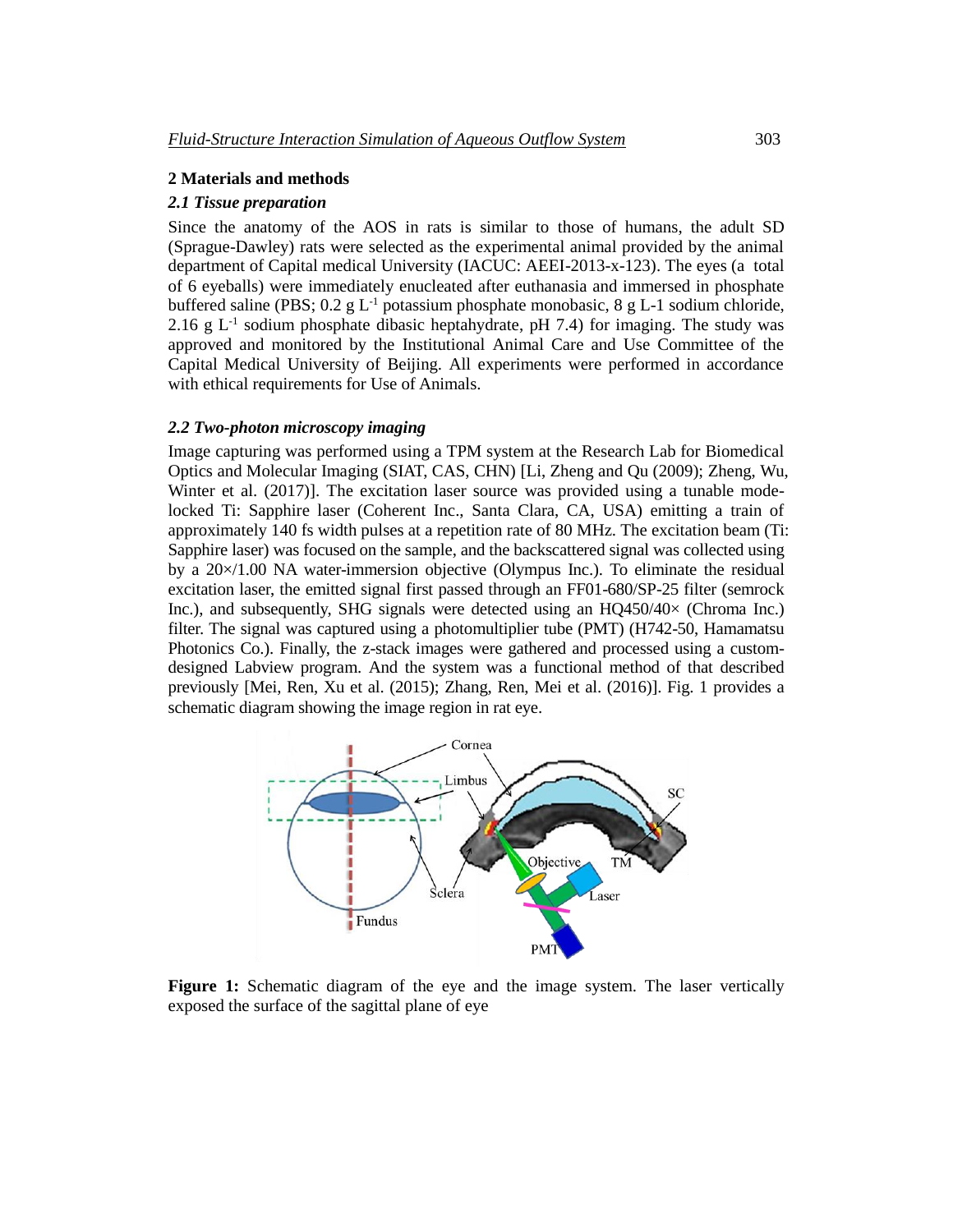# *2.3 3D geometry*

In our study, TPM imaging was performed in an enucleated, unfixed, healthy rat eye imaged with the AOS viewed from the sagittal plane of eye. 2D TPM images of the TM outflow pathways viewed from the sagittal plane of eye were obtained, as shown in Fig. 2. In the post-processing step, image enhancement was performed using MATLAB (Mathworks, Natick, MA, USA) to improve contrast and separate the gray range for the region of interest and background. The TM, JCM and SC contours are extracted from the original image through contour extraction, shown in Fig. 3. Firstly, the TM, JCM and SC contours are extracted from the original image in Mimics (Materialise, Leuven, Belgium). And a 3D porous media model of TM outflow pathways was constructed based on the geometric characteristics of the pathways using Solidworks software. In this way, we obtained the fluid model, including JCM, the canal lumen of SC, CC and AH (Fig. 3(b)). Secondly, quite a few morphological parameters of AOS were determined using the experiment measurement integrated with statistical analysis. Furthermore, the 3D models of iris, lens and cornea in the physiological state were obtained. Thirdly, using Boolean operations, we obtained a fluid-structure interaction model of aqueous outflow system. The geometric characteristics of the AOS model are given in the Tab. 1. Finally, a finite element-based FSI simulation was performed to model the AOS using ANSYS (ANSYS Inc., Canonsburg, PA, USA).



**Figure 2:** Tomographic sequence images obtained using TPM. (a) and (d) show the SHG images of the TM region at depths of 30 μm and 60 μm. Scale bar=100 μm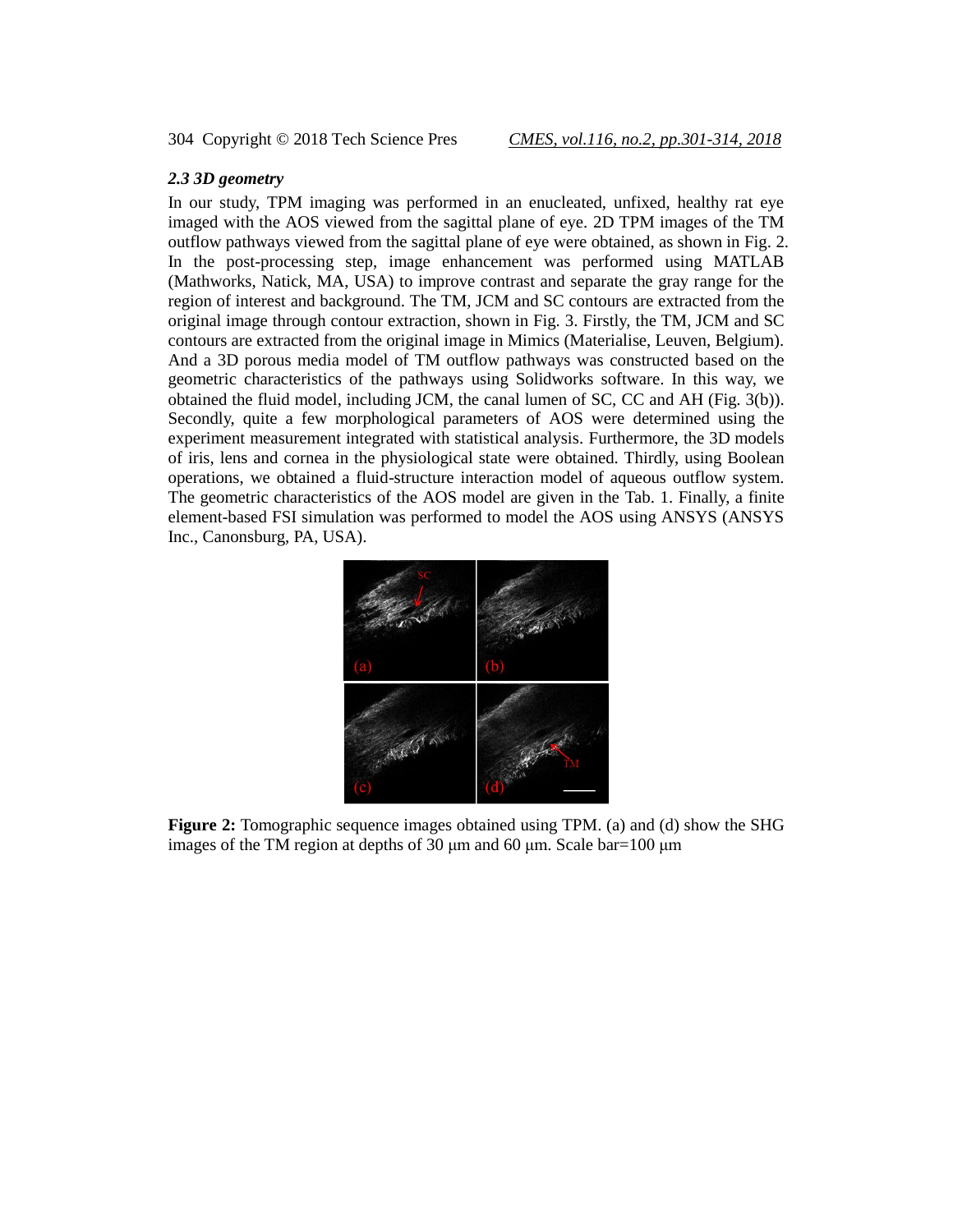

**Figure 3:** The model assembly. (a) The fluid-structure interaction model of the AOS, and a 2D representation of the idealization model based on TPM image. (b) 3D representation of the fluid model of AOS based on (a) and created by using Solidworks software, and the corresponding structure parameters are shown in Tab. 1

| Parameter                                     | Value                   |
|-----------------------------------------------|-------------------------|
| Cross-sectional area of the TM $(S_1)$        | $0.053$ mm <sup>2</sup> |
| Cross-sectional area of the JCM $(S_2)$       | $0.029$ mm <sup>2</sup> |
| Cross-sectional area of the SC and CC $(S_3)$ | $0.012$ mm <sup>2</sup> |
| The long axes of the SC                       | $0.176$ mm              |
| The short axes of the SC                      | $0.057$ mm              |
| The diameter of the CC                        | $0.05$ mm               |
| Maximum height of chamber Hc                  | $0.95$ mm               |
| Angle between cornea and iris                 | $30^\circ$              |

**Table 1:** Geometric characteristics of the AOS model

#### *2.4 Boundary conditions*

To set up a tractable model of the AOS, the assumption is that the solid model is isotropic and linearly elastic. The inner and outer surfaces of the iris and the corneal endothelium wall were set as FSI surfaces. The temperature difference between the exit of CC (37<sup>°</sup>C) and the surface of the cornea (35°C) drives the flow of the AH through the AC [Kocak,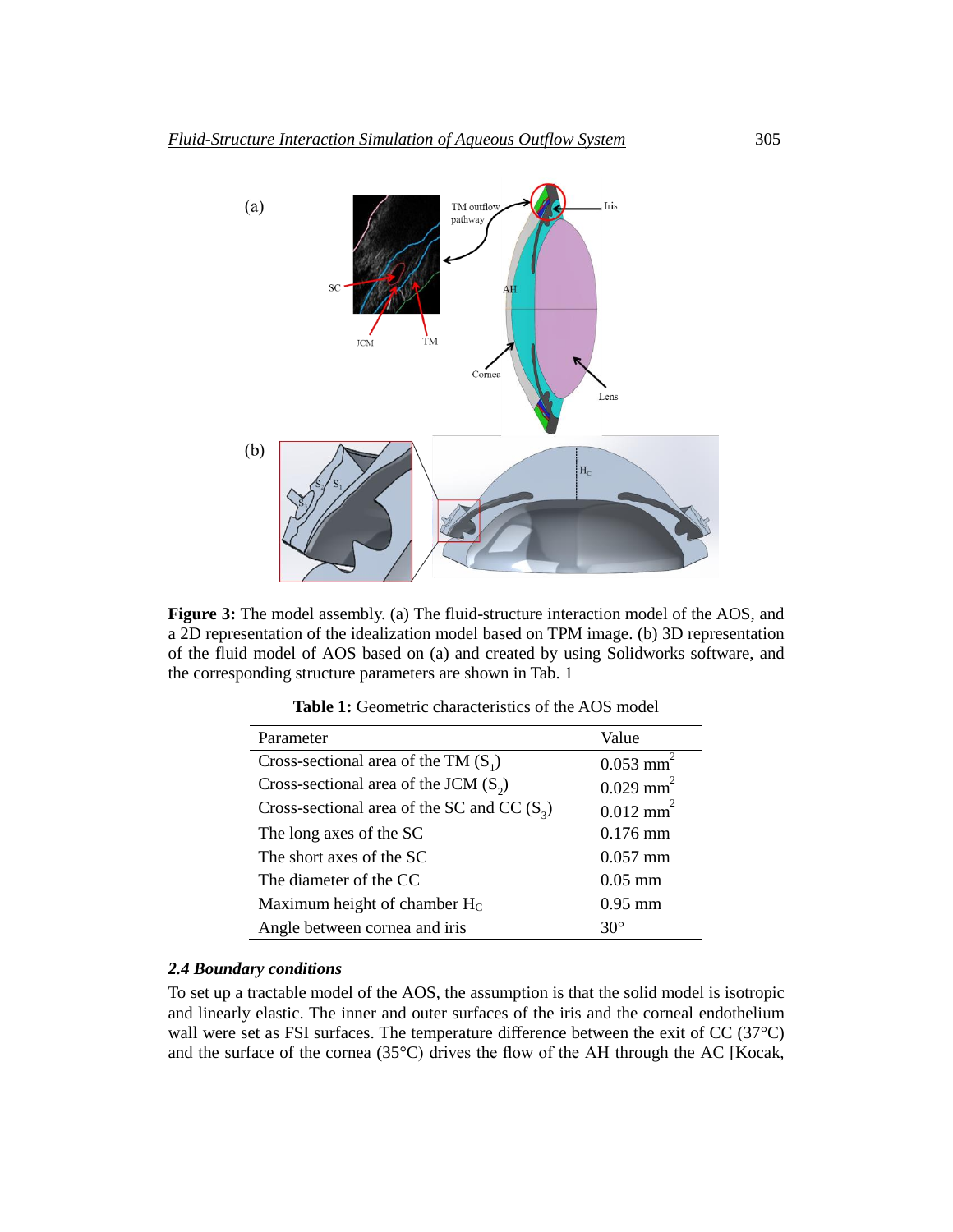306 Copyright © 2018 Tech Science Pres *CMES, vol.116, no.2, pp.301-314, 2018*

Orgul and Flammer (1999)]. In our study, the cornea and iris model were assumed as incompressible material at a Poisson ratio of 0.49 [Heys and Barocas (1999)]. And the contact surfaces between the AH and AOS (cornea, iris and TM outflow pathways) were set as FSI surfaces. An inlet speed of 3 μl min<sup>-1</sup> [Goel, Picciani, Lee et al. (2010)] was applied to the bottom surface of the posterior chamber. The pressure applied to the outlet of CCs was estimated 0.93 kPa to simulate the episcleral venous pressure (EVP). The thesis established a finite element model of aqueous outflow system including the porous media model of layered TM to investigate the effects of TM and JCM permeability on IOP and the pressure difference and velocity in TM and SC. Several values of TM permeability were tested to define the IOP. The boundary conditions and corresponding material properties of AH, iris and cornea used in the model are presented in Fig. 4 and Tab. 2.



**Figure 4:** The boundary conditions used in the fluid model

| Properties                             | Value                                    | Source                                         |
|----------------------------------------|------------------------------------------|------------------------------------------------|
| Young's modulus of iris                | $27$ kPa                                 | [Heys and Barocas (1999)]                      |
| Poisson's ratio of iris                | 0.49                                     | [Heys and Barocas (1999)]                      |
| Young's modulus of cornea              | 19.1 MPa                                 | [Bryant, Szerenyi, Schmotzer et<br>al. (1994)] |
| Poisson's ratio of cornea              | 0.49                                     | [Buzard (1992)]                                |
| Volumetric flux                        | $3 \mu L \text{ min}^{-1}$               | [Goel, Picciani, Lee et al. (2010)]            |
| Dynamic viscosity                      | $0.001 \text{ kg m}^{-1} \text{ K}^{-1}$ | [Kumar, Acharya, Beuerman et al.<br>(2006)     |
| Specific heat                          | 4180 J $kg^{-1} K^{-1}$                  | [Author and Reviewer (1967)]                   |
| Thermal expansion coefficient $\alpha$ | $0.0003 K^{-1}$                          | Water                                          |
| Density                                | $1000 \text{ kg m}^{-3}$                 | [Kumar, Acharya, Beuerman et al.<br>(2006)]    |

#### **3 Results**

#### *3.1 Permeability*

The pressure distribution in the AC, the TM, the JCM, the SC and the CC can be shown by finite element analysis of the AOS model. The pressure difference between the AC and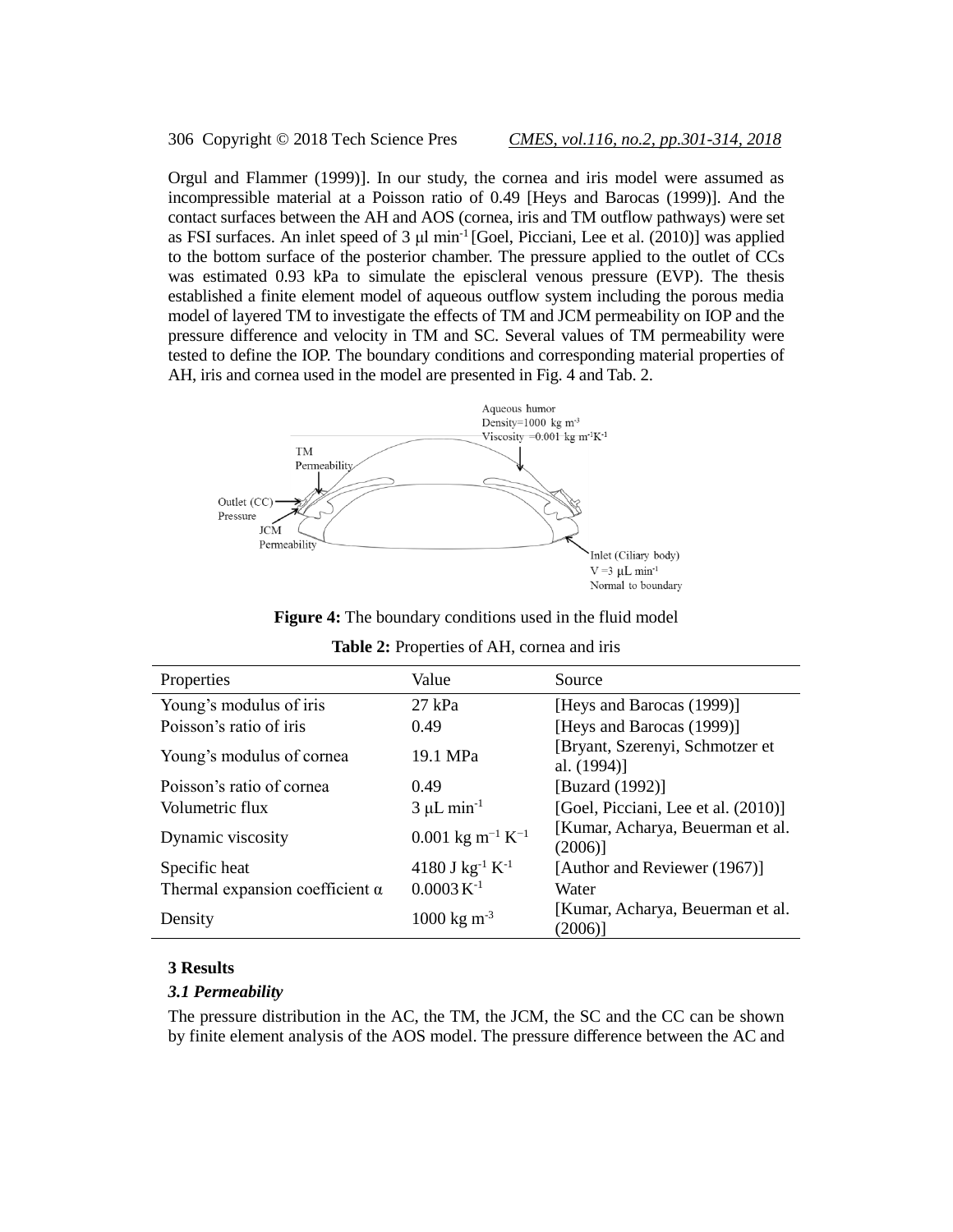the EVP determines the outflow resistance of the aqueous humor within TM outflow pathways. The TM was modeled as a porous medium where the permeability parameter was fitted to achieve an appropriate pressure difference between the AC and the CC. The range of TM and JCM permeability under the normal range of IOP fluctuation and pathological IOP fluctuation range can be obtained using finite element analysis. Five groups of TM permeability were analyzed to determine the IOP. The JCM was locked into  $1 \times 10^{-16}$  m<sup>2</sup> and  $1 \times 10^{-14}$  m<sup>2</sup> with an interval of  $1 \times 10^{-16}$  for normal (IOP, less than 21 mmHg) and high IOP simulations (IOP, more than 21 mmHg) referring to previous experimental studies [Mei, Ren, Xu et al. (2015); Zhang, Ren, Mei et al. (2016)]. From Fig. 5, we obtained that the TM permeability of  $5\times10^{-16}$  m<sup>2</sup> in group of E, which significantly differed from the TM permeability of  $5 \times 10^{-12}$  m<sup>2</sup> to  $5 \times 10^{-15}$  m<sup>2</sup> in the A to D groups. The JCM permeability with normal IOP ranges from  $1 \times 10^{-15}$  m<sup>2</sup> to  $10 \times 10^{-15}$  m<sup>2</sup>, while permeability of the JCM in the AOS model varies between  $2\times10^{-16}$  m<sup>2</sup> and  $3\times10^{-16}$ m<sup>2</sup> in high IOP condition. The JCM permeability played a greater role in the pressure difference of the TM outflow pathways.



**Figure 5:** Graph representing the pressure (IOP) in function of the JCM permeability and TM permeability. A-E represents the TM permeability parameter  $5\times10^{-12}$  m<sup>2</sup> to  $5\times10^{-16}$  m<sup>2</sup> with a ratio of  $10^{-1}$ 

#### *3.2 Distributions on trabecular meshwork and schlemm's canal*

A computational model of the AOS for fluid-structure interaction analysis can provide an enlightening explanation of glaucoma where the circulation of AH was impeded. Fig. 4 shows the pressure and velocity distribution results of the TM and SC with a JCM permeability of  $2\times10^{-4}$  µm<sup>2</sup> using the two-way FSI approach. The values (varied between 1  $\mu$ m<sup>2</sup> and 8×10<sup>-4</sup>  $\mu$ m<sup>2</sup>) were set as the JCM permeability in this study to study the flow of aqueous humor through the trabecular meshwork outflow system in response to JCM permeability changes. The simulation results indicated that the pressure and velocity in TM and SC are most significantly affected by the changes of JCM permeability. The pressure distributions on the internal area of TM and the canal lumen of SC are shown in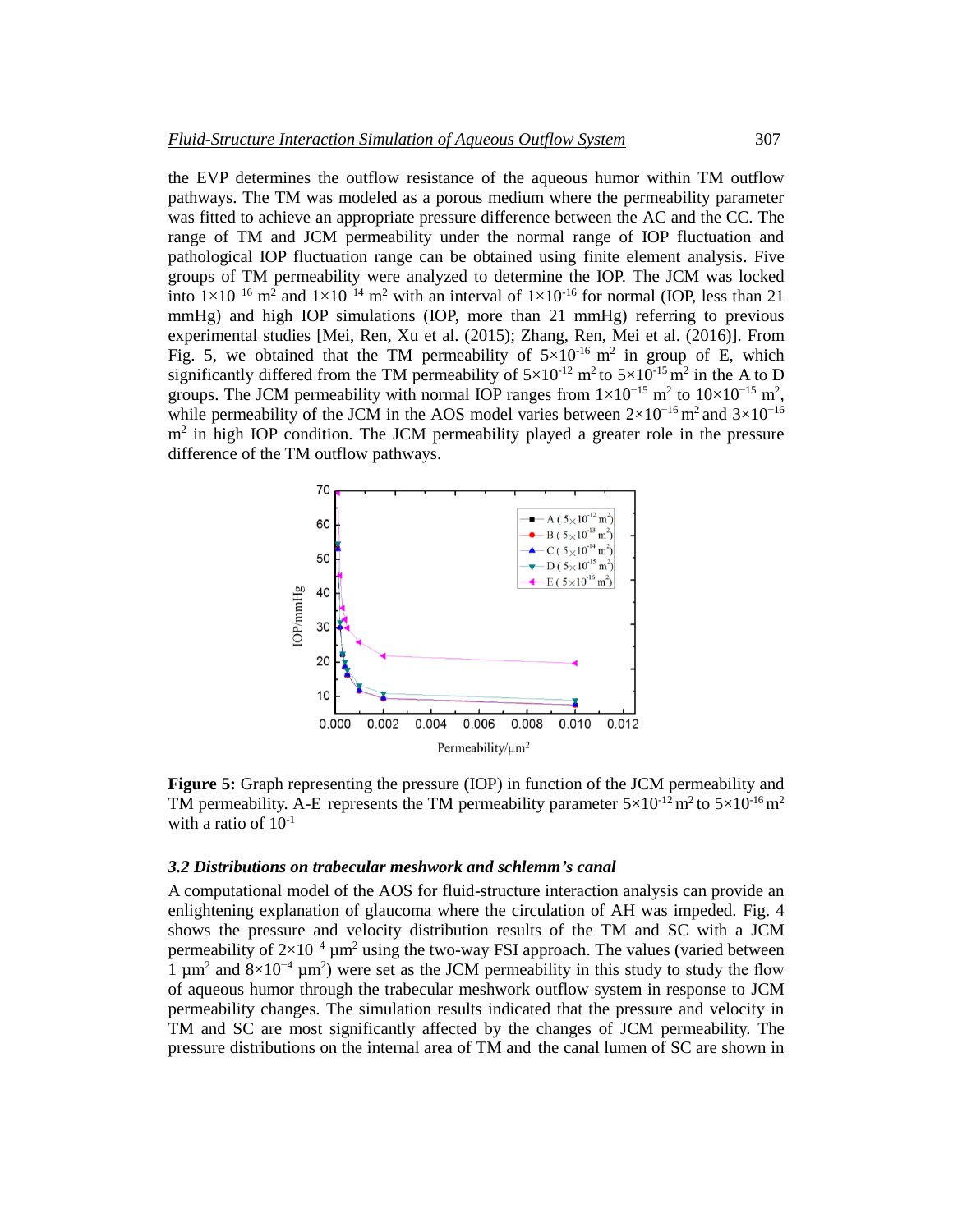# 308 Copyright © 2018 Tech Science Pres *CMES, vol.116, no.2, pp.301-314, 2018*

Fig. 6(a). The pressure magnitude was found to be higher at the AC, TM and JCM regions close to the TM. The highest velocity values in the JCM and TM tissue were calculated to be  $1.3 \times 10^{-5}$  m s<sup>-1</sup> and  $5.2 \times 10^{-5}$  m s<sup>-1</sup>, respectively. In our simulation, high velocities were obtained at the exit of CC, SC, and iris-lens gap. A smaller JCM permeability ( $1 \times 10^{-4}$  µm<sup>2</sup>) obtained a smaller average value of velocity ( $1.5 \times 10^{-6}$  m s<sup>-1</sup>) in the TM walls, and the JCM region with greater JCM permeability  $(2\times10^{-4} \mu m^2)$  had bigger average velocity (2.45×10<sup>-6</sup> m s<sup>-1</sup>). There is a progressive decrease in the velocity of the TM and JCM (Fig. 7). Simulated evidence suggested that the outflow resistance was elevated in the smaller permeability of JCM tissue. In comparison with the TM, increasing the JCM permeability in the JCM region had a higher chance of increasing in velocity value of AH. And the simulated results suggested that the outflow resistance was elevated in the smaller permeability of JCM tissue.



**Figure 6:** Distributions of AOS model in a rat eye with respective details of the TM and SC (JCM permeability of  $2\times10^{-4}$  µm<sup>2</sup>). (a) Contour of pressure. A single coronal crosssection shows the distribution of pressure in different areas of AOS. (b) The velocity vector in AOS



**Figure 7:** Curves of velocity in TM and JCM with the JCM permeability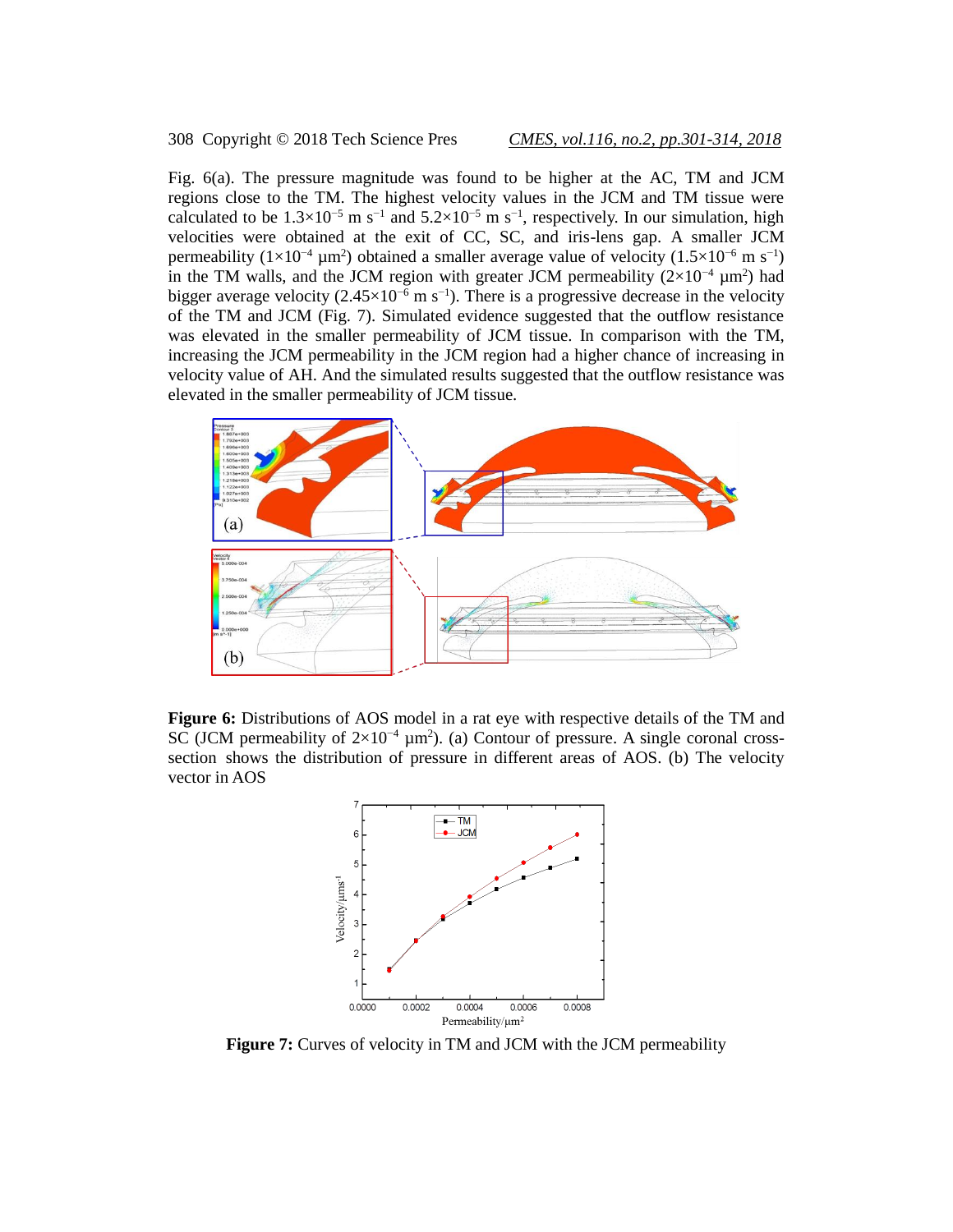# *3.3 Pressure difference*

Fig. 8(a) provides a schematic diagram showing the pressure difference of the TM outflow pathways. There is a progressive increase of the TM pressure difference as a function of the elevated JCM permeability (black curve) (Fig. 8(b)). A higher JCM permeability led to an apparent decrease in the pressure difference of the SC (blue curve) and the JCM (red curve) which leads to the decrease of the AH outflow resistance. Moreover, the findings also demonstrated that the pressure difference was smaller in the TM region than that of the JCM and SC with the same JCM permeability. In comparison with the TM, increasing the JCM permeability in the JCM region had a higher chance of increasing in the AH flow velocity. The simulation result suggests that the outflow resistance within AOS was elevated with the smaller permeability in JCM tissue. Compared to all of the other results, the elevated JCM permeability had a close relationship with the extent of the pressure difference and pressure distribution in AOS, which in turn substantially affects the AH outflow resistance.



(b)

**Figure 8:** (a) Schematic diagram of the pressure difference of AOS.  $\Delta P_{T_M}$  expresses the difference of pressure between the anterior chamber and the JCM. The negative Z direction corresponds to the direction of flow within TM outflow pathways. (b) Curves of pressure difference in TM, JCM and SC with the JCM permeability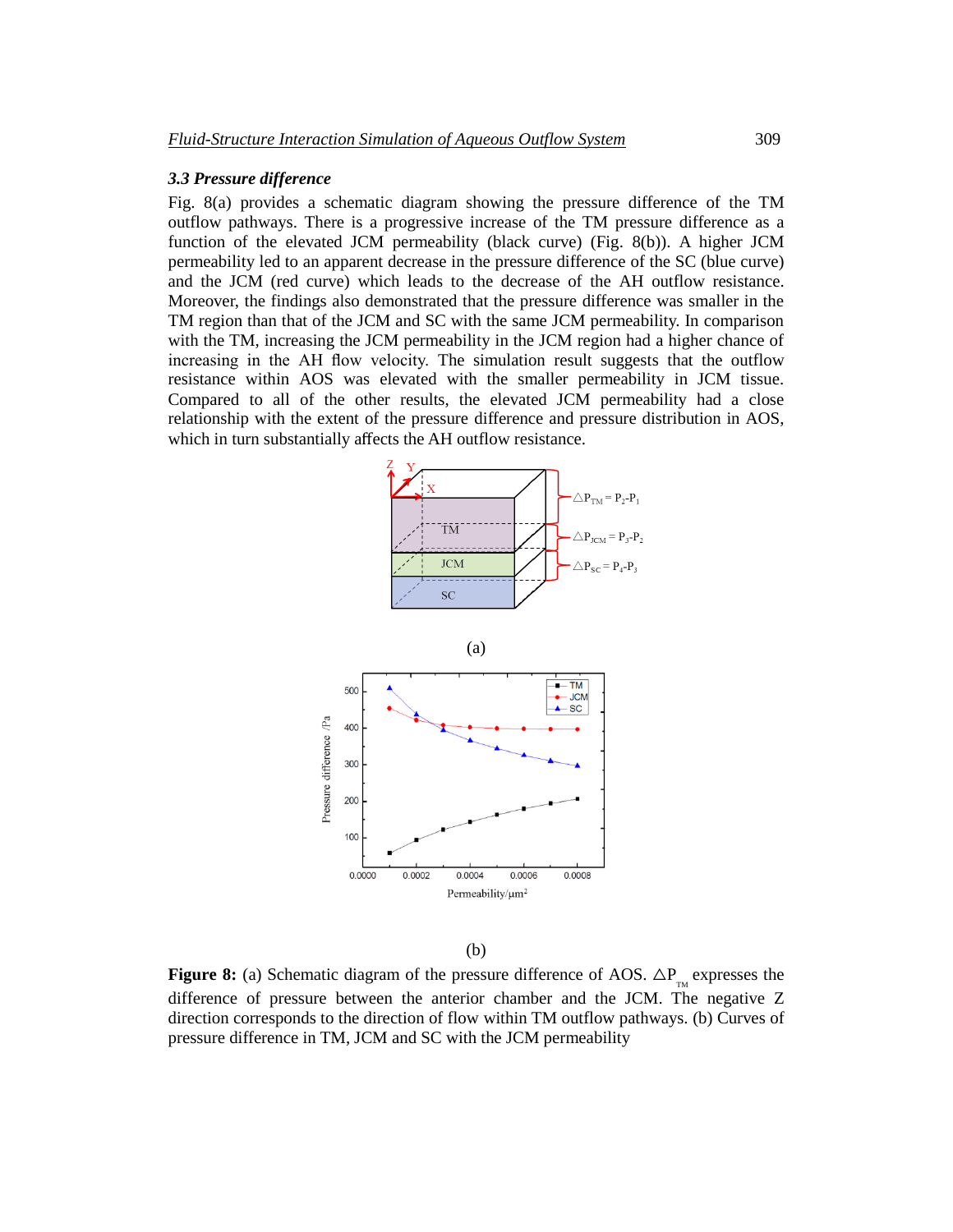# **4 Discussion**

The resulting pressure difference between the IOP and EVP provides the force for driving the AH out of the eye in the physiological state [Maepea and Bill (1989)]. In our previous study [Mei, Ren, Xu et al. (2015); Zhang, Ren, Mei et al. (2016)], the pressure difference in the AOS is correlated to the permeability of the JCM and can lead to the collapse of AOS tissues, which will contribute to further correlation of AH outflow and IOP. It means that the deformation of TM by raised pressure difference will affect the IOP in turn. It is postulated that the morphology of AH outflow tissues may affect drainage resistance, and there is a potential for an FSI or a two-way coupling between the mechanical behavior of the inner wall of AOS and outflow hydrodynamics [Overby, Stamer and Johnson (2009)]. Murphy et al. [Murphy, Johnson and Alvarado (1992)] obtained that the TM permeability varied between  $2\times10^{-15}$  m<sup>2</sup> and  $10\times10^{-15}$  m<sup>2</sup> in healthy eyes while permeability ranged from 2.9×10<sup>-16</sup> m<sup>2</sup> to 3.4×10<sup>-16</sup> m<sup>2</sup> for glaucoma (eyes). The results of AOS model presented and discussed in this paper is in keeping with these data. Furthermore, the results in this study support the proposal that the JCM of eyes with high IOP may exert a very positive influence part in the change of AH resistance [Johnson (2006); Johnstone (2004); Stamer and Acott (2012)]. The model in this study represented biomechanical coupling of AH and the AOS. Therefore, the relationship between the TM and JCM permeability and the pressure difference and velocity are of the most interest by using a two-way FSI method.

The earliest research on the AH outflow dynamics is to suppose the TM as a single isotropic material that can provide resistance for AH outflow [McEwen (1958)]. Based on histologic sectioning, Villamarina et al. [Villamarin, Roy, Hasballa et al. (2012)] constructed a 3D computational fluid dynamics model of the human eye, which described the TM as a porous material. However, the lack of veracity of the porous medium model of the TM with pores of the same size may limit the accuracy of results from such calculations. We considered that the TM porosity is heterogeneous and performed 3D reconstructions of the AOS from single TPM image of the AOS by imaging the rat eye in situ. The TM was divided into two layers (superficial TM and JCM) in our reconstruction. Meanwhile, we established the 3D models of iris, lens and cornea in normal state. However, there are several issues to be solved in the future. The finite element model will allow for further refinement; for example, material properties of the TM can be assumed to be viscoelastic. Whereas the linearly elastic solutions in this study can serve as a basis for comparison in our future studies of the AOS model in aqueous outflow dynamics with nonlinear materials. Another limitation of our model was that the use of an animal model may not completely reflect the human behaviour. Nevertheless, anatomical characteristics of rat eye are very similar to the human eye [Morrison, Fraunfelder, Milne et al. (1995)]. It is virtually impossible to accurately obtain hydrodynamic parameters of AH within the TM outflow pathways based on the current technology. Our research was to first report the 3D AOS model based on TPM image to analyze the pressure difference of TM and SC in function of the JCM permeability by two-way FSI approach.

In this paper, it is of interest and significance to analyze the pressure difference of TM outflow pathways in response to JCM permeability changes. It had been demonstrated by our simulations that higher permeability in JCM tissue would lead to an increase of flow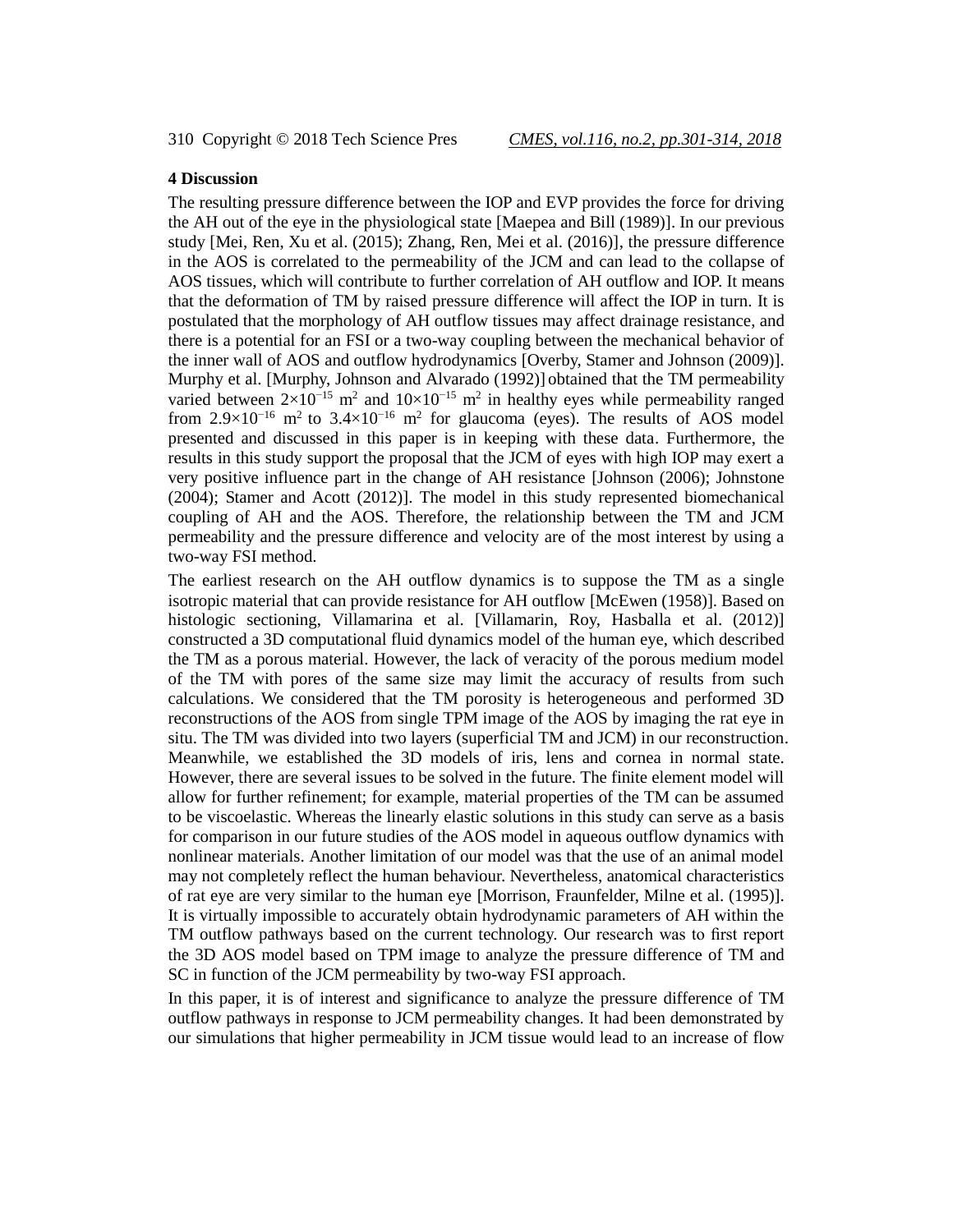speed in TM, including the JCM. Additionally, the outflow resistance is prone to rise proportionally in JCM region and SC with smaller JCM permeability, which increases the venture of developing high IOP in the long run. The results from our AOS modeling research indicated that the changes of permeability in TM tissue may be involved in the elevation of outflow resistance and IOP. Overall, it is necessary to comprehend well that the major factor of the changes of outflow resistance within the AOS in the development of POAG, which will allow for the further improvement in the therapy of glaucoma.

#### **4 Conclusions**

The study established an effective finite element model of AOS including the porous media model of layered TM. An algorithm of finite element modeling of the rat TM outflow pathways reveals the importance of TM for JCM permeability, with the potential to assist clinical therapies for glaucoma that seek to steer clear of an abnormal TM. Further studies of glaucoma surgery in the TM involving different parameters could possibly be first tested with the present model. The work presents a valuable means to evaluate the functions and structures of the aqueous outflow pathway for the complicated structure of rat eyes, which can provide evidence for clinical treatment to increase the efflux efficiency of aqueous humor.

**Acknowledgement:** This work study is financially supported by the National Natural Science Foundation of China (Nos. 31570952, 10802053, 81471702), the Natural Science Foundation of Beijing (No. 3122010). Authors are thankful to Dr. Lu Qingjun for his valuable discussion, an ophthalmologist in Tongren Hospital of Beijing.

### **References**

**Author, G. K. B.; Reviewer, A. D. Y.** (1967): An introduction to fluid mechanics. *Students Quarterly Journal*, vol. 8, no. 29, pp. 37.

**Barany, E. H.** (1954): *In vitro* studies of the resistance to flow through the angle of the anterior chamber. *Acta Societatis Medicorum Upsaliensis*, vol. 59, no. 3-4, pp. 260-276.

**Bryant, M. R.; Szerenyi, K.; Schmotzer, H.; Mcdonnell, P. J.** (1994): Corneal tensile strength in fully healed radial keratotomy wounds. *Investigative Ophthalmology & Visual Science*, vol. 35, no. 7, pp. 3022-3031.

**Buzard, K. A.** (1992): Introduction to biomechanics of the cornea. *Refractive & Corneal Surgery*, vol. 8, no. 2, pp. 127-138.

**Canning, C. R.; Greaney, M. J.; Dewynne, J. N.; Fitt, A. D.** (2002): Fluid flow in the anterior chamber of a human eye. *IMA Journal of Mathematics Applied in Medicine and Biology*, vol. 19, no. 1, pp. 31-60.

**Chen, C. C.; Yeh, L. K.; Liu, C. Y.; Kao, W. W.; Samples, J. R. et al.** (2008): Morphological differences between the trabecular meshworks of zebrafish and mammals. *Current Eye Research*, vol. 33, no. 1, pp. 59-72.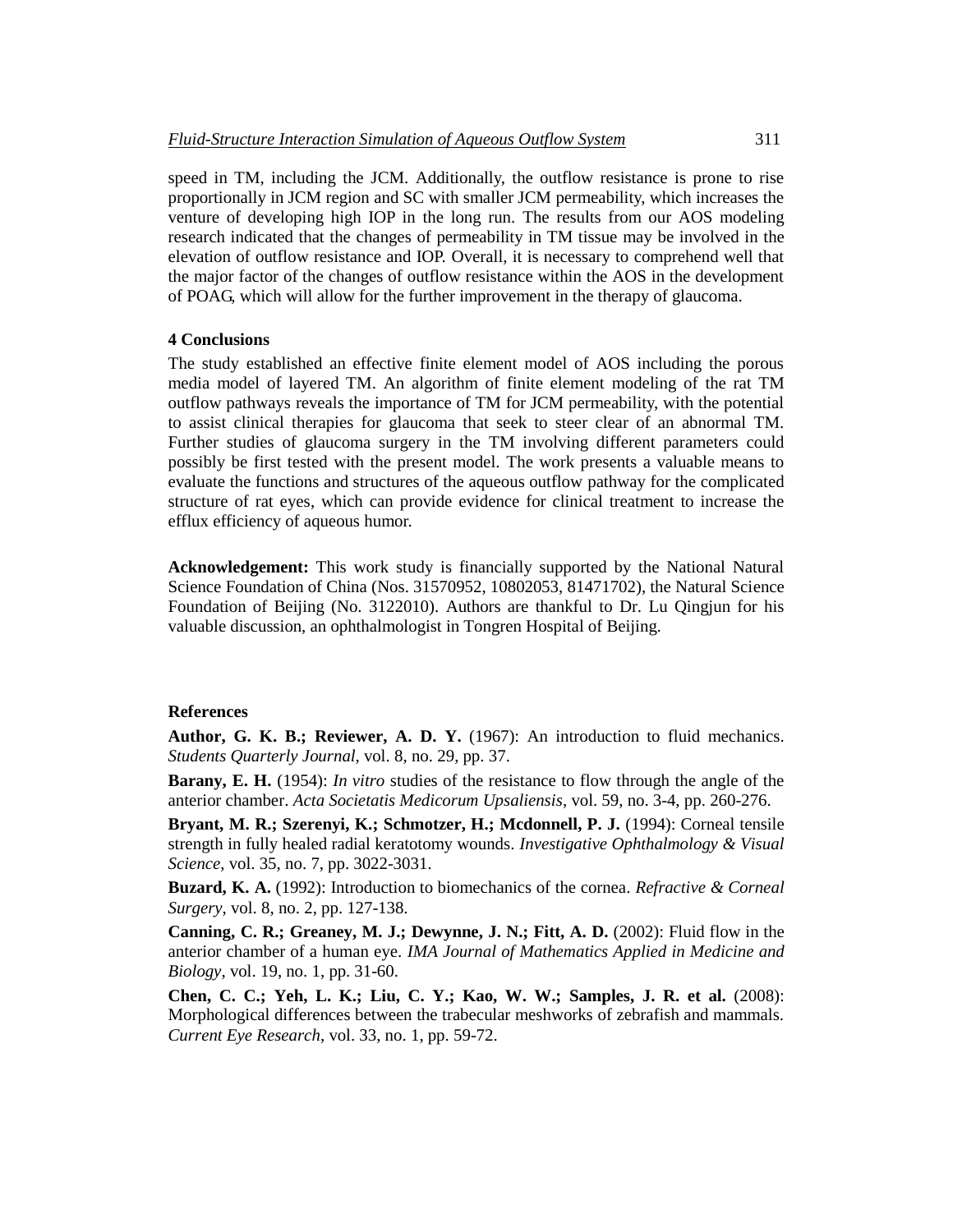**Ethier, C. R.; Johnson, M.; Ruberti, J.** (2004): Ocular biomechanics and biotransport. *Annual Review of Biomedical Engineering*, vol. 6, no. 1, pp. 249-273.

**Goel, M.; Picciani, R. G.; Lee, R. K.; Bhattacharya, S. K.** (2010): Aqueous humor dynamics: A review. *Open Ophthalmology Journal*, vol. 4, no. 4, pp. 52-59.

**Hann, C. R.; Bentley, M. D.; Vercnocke, A.; Ritman, E. L.; Fautsch, M. P.** (2011): Imaging the aqueous humor outflow pathway in human eyes by three-dimensional microcomputed tomography (3D micro-CT). *Experimental Eye Research*, vol. 92, no. 2, pp. 104-111.

**Heys, J. J.; Barocas, V. H.** (2002): A boussinesq model of natural convection in the human eye and the formation of Krukenberg's spindle. *Annals of Biomedical Engineering*, vol. 30, no. 3, pp. 392-401.

**Heys, J.; Barocas, V. H.** (1999): Mechanical characterization of the bovine iris. *Journal of Biomechanics*, vol. 32, no. 9, pp. 999-1003.

**Irshad, F. A.; Mayfield, M. S.; Zurakowski, D.; Ayyala, R. S.** (2010): Variation in Schlemm's canal diameter and location by ultrasound biomicroscopy. *Ophthalmology*, vol. 117, no. 5, pp. 916-920.

**Johnson, M.** (2006): What controls aqueous humour outflow resistance? *Experimental Eye Research*, vol. 82, no. 4, pp. 545-557.

**Johnson, M. C.; Kamm, R. D.** (1983): The role of Schlemm's canal in aqueous outflow from the human eye. *Investigative Ophthalmology & Visual Science*, vol. 24, no. 3, pp. 320-325.

**Johnstone, M. A.** (2004): The aqueous outflow system as a mechanical pump-Evidence from examination of tissue and aqueous movement in human and non-human primates. *Journal of Glaucoma*, vol. 13, no. 5, pp. 421-438.

**Kocak, I.; Orgul, S.; Flammer, J.** (1999): Variability in the measurement of corneal temperature using a noncontact infrared thermometer. *Ophthalmologica*, vol. 213, no. 6, pp. 345-349.

**Kumar, S.; Acharya, S.; Beuerman, R.; Palkama, A.** (2006): Numerical solution of ocular fluid dynamics in a rabbit eye: Parametric effects. *Annuals of Biomedical Engineering*, vol. 34, no. 3, pp. 530-544.

**Kwon, Y. H.; Fingert, J. H.; Kuehn, M. H.; Alward, W. L.** (2009): Primary openangle glaucoma. *New England Journal of Medicine*, vol. 360, no. 11, pp. 1113-1124.

**Li, D.; Zheng, W.; Qu, J. Y.** (2009): Two-photon autofluorescence microscopy of multicolor excitation. *Optics Letters*, vol. 34, no. 2, pp. 202-204.

**Liu, B.; Tang, D.** (2010): Computer simulations of atherosclerotic plaque growth in coronary arteries. *Molecular & Cellular Biomechanics*, vol. 7, no. 4, pp. 193.

**Maepea, O.; Bill, A.** (1989): The pressures in the episcleral veins, Schlemm's canal and the trabecular meshwork in monkeys: Effects of changes in intraocular pressure. *Experimental Eye Research*, vol. 49, no. 4, pp. 645-663.

**McEwen, W. K.** (1958): Application of Poiseuille's law to aqueous outflow. *Archives of Ophthalmology*, vol. 60, no. 2, pp. 290-294.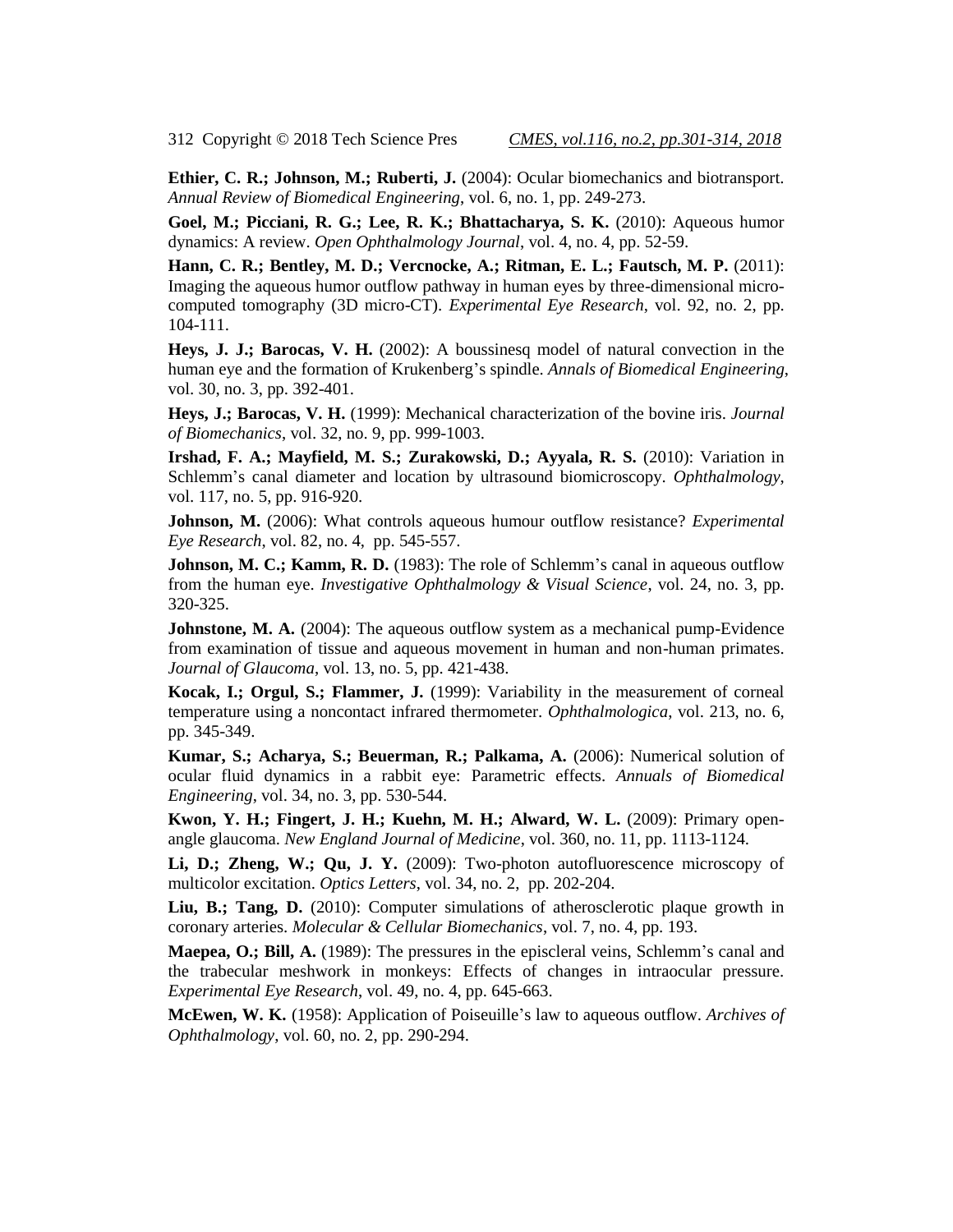**Mei, X.; Ren, L.; Xu, Q.; Zheng, W.; Liu, Z. C.** (2015): Effect of persistent high intraocular pressure on microstructure and hydraulic permeability of trabecular meshwork. *Chinese Physics B*, vol. 24, no. 5, pp. 606-613.

**Morrison, J. C.; Fraunfelder, F. W.; Milne, S. T.; Moore, C. G.** (1995): Limbal microvasculature of the rat eye. *Investigative Ophthalmology & Visual Science*, vol. 36, no. 3, pp. 751-756.

**Murphy, C. G.; Johnson, M.; Alvarado, J. A.** (1992): The juxtacanalicular tissue in pigmentary and primary open angle glaucoma: The hydrodynamic role of pigment and other constituents. *Archives of Ophthalmology*, vol. 110, no. 12, pp. 1779-1785.

**Norman, R. E.; Flanagan, J. G.; Sigal, I. A.; Rausch, S. M.; Tertinegg, I. et al.** (2011): Finite element modeling of the human sclera: Influence on optic nerve head biomechanics and connections with glaucoma. *Experimental Eye Research*, vol. 93, no. 1, pp. 4-12.

**Overby, D. R.; Stamer, W. D.; Johnson, M.** (2009): The changing paradigm of outflow resistance generation: Towards synergistic models of the JCT and inner wall endothelium. *Experimental Eye Research*, vol. 88, no. 4, pp. 656-670.

**Reme, C.; Urner, U.; Aeberhard, B.** (1983): The development of the chamber angle in the rat eye. Morphological characteristics of developmental stages. *Graefe's Archive for Clinical and Experimental Ophthalmology*, vol. 220, no. 3, pp. 139-153.

**Scott, J. A.** (1988): A finite element model of heat transport in the human eye. *Physics in Medicine & Biology*, vol. 33, no. 2, pp. 227-241.

**Stamer, W. D.; Acott, T. S.** (2012): Current understanding of conventional outflow dysfunction in glaucoma. *Current Opinion in Ophthalmology*, vol. 23, no. 2, pp. 135-143.

**Tang, D.; Yang, C.; Geva, T.; del Nido, P. J.** (2007): Two-layer passive/active anisotropic FSI models with fiber orientation: MRI-based patient-specific modeling of right ventricular response to pulmonary valve insertion surgery. *Molecular & Cellular Biomechanics*, vol. 4, no. 3, pp. 159-176.

**Tian, H.; Li, L.; Song, F.** (2017): Study on the deformations of the lamina cribrosa during glaucoma. *Acta Biomaterialia*, vol. 55, pp. 340-348.

**Villamarin, A.; Roy, S.; Hasballa, R.; Vardoulis, O.; Reymond, P. et al.** (2012): 3D simulation of the aqueous flow in the human eye. *Medical Engineering & Physics*, vol. 33, no. 10, pp. 1462-1470.

**Yuan, L.; Overby, D. R.; Boussommiercalleja, A.; Stamer, W. D.; Ethier, C. R.**  (2011): Outflow Physiology of the mouse eye: Pressure dependence and washout. *Investigative Ophthalmology & Visual Science*, vol. 52, no. 3, pp. 1865-1871.

**Zhang, J.; Ren, L.; Mei, X.; Xu, Q.; Zheng, W. et al.** (2016): Microstructure visualization of conventional outflow pathway and finite element modeling analysis of trabecular meshwork. *Biomedical Engineering Online*, vol. 15, no. 2, pp. 323-334.

**Zheng, W.; Wu, Y.; Winter, P.; Fischer, R.; Nogare, D. D. et al.** (2017): Adaptive optics improves multiphoton super-resolution imaging. *Nature Methods*, vol. 14, no. 9, pp. 869-875.